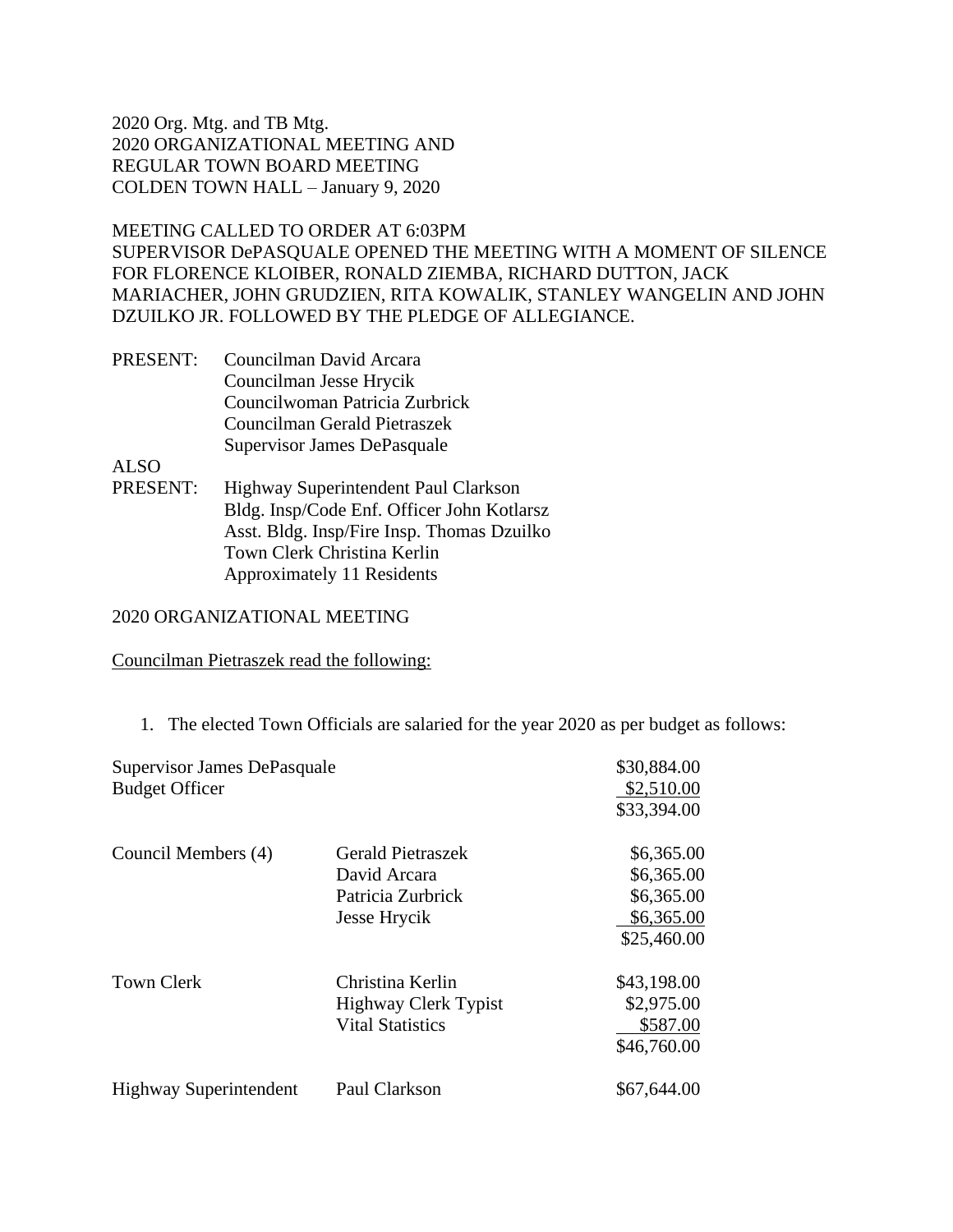| Town Justice (2) | Michael Schneider Sr. | \$12,808.00 |
|------------------|-----------------------|-------------|
|                  | Martin McMahon        | \$12,808.00 |
|                  |                       | \$25,616.00 |

2. Highway employee's salaries for 2020 as per contract are as follows:

| <b>MEO</b> |                     | \$27.85 hr Motor Equipment Operators |
|------------|---------------------|--------------------------------------|
| <b>MEO</b> | \$41.77 hr Overtime |                                      |

3. Deputy Highway Superintendent

The deputy superintendent of highways will assume his duties during the absence or inability of the town superintendent of highways and be vested with all the powers and duties of the town superintendent as provided by law.

All town equipment such as keys, truck, phone, & pertinent information containing to the duties of the job (access to computer, etc.) will be turned over to the deputy in the superintendent absence.

The compensation for this position will be as follows: Regular pay \$27.85 plus \$5 extra per hour for a rate of \$32.85 per hour & overtime rate of \$41.77 plus \$7.50 extra per hour for an overtime for a rate of \$49.27 per hour. A minimum of 1 hour will be compensated for call outs, checking roads & etc.

- 4. RESOLVED THAT Ronald Bennett be appointed contractually as Attorney for the Town in accordance with Section 20 (2) (b) to serve as needed throughout the year of 2020 at a flat fee of \$9000.00 general municipal legal services and \$195.00 per hour for court municipal litigation. One (1) year term ending December 31, 2020.
- 5. RESOLVED THAT Brian Attea be appointed as Town Prosecutor at a rate of \$120.00 per hour. Ryan F. McCann, Esq be appointed to Deputy Town Prosecutor at a rate of \$120.00 per hour.

Councilman Arcara read the following

6. RESOLVED THAT Steven Lehman & Frank Brady be appointed Constables to the Justices for the year 2020. Paul Sobkowiak to be appointed as Assistant Constable when regular constables are not available. All constables to serve with compensation of \$20.19 an hour to be paid bi-weekly.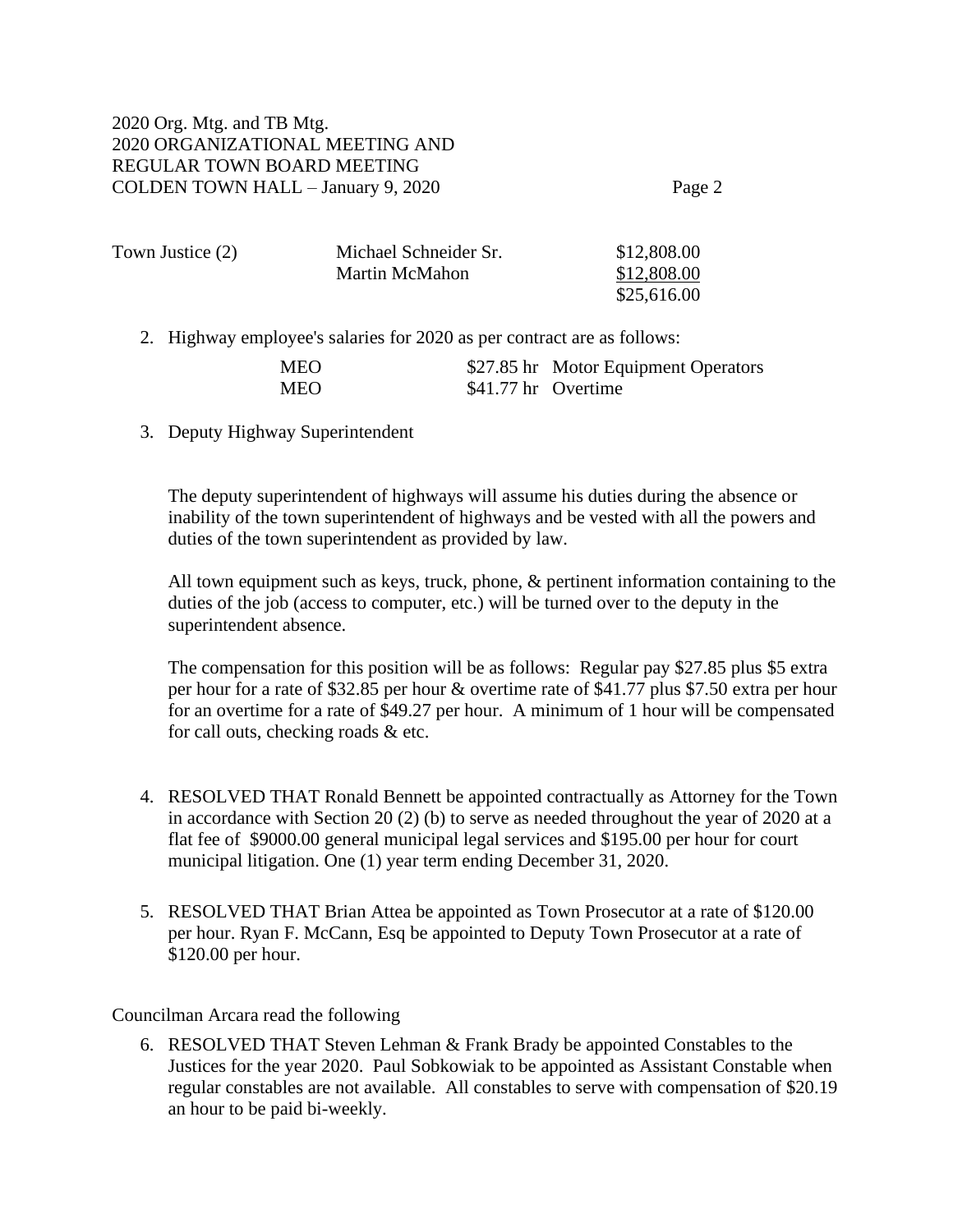- 7. RESOLVED THAT Mark Adamchick be the Certified Public Accountant for the Town of Colden for the year 2020 a flat fee of \$7200.00 per year for AUD and Budget preparations and \$85.00 per hour for auditing books quarterly.
- 8. RESOLVED THAT Christina Kerlin be appointed as Highway Clerk Typist.
- 9. RESOLVED THAT Dawn Martin be retained as the Town Assessor at the rate of \$19,500.00 per year.
- 10. RESOLVED THAT Town Clerk Kerlin appoints Deborah Jusiak as Deputy Town Clerk at an annual salary of \$31,643.00.
- 11. RESOLVED THAT Supervisor DePasquale appoints Tammy Nuttle as Secretary/Bookkeeper to the Supervisor at a salary of \$31,643.00
- 12. RESOLVED THAT: Bernard Horschel be appointed as Dog Control/Dog Census Officer with a salary of \$10,300.00 yearly to be paid bi-weekly. The DCO shall assume responsibility for preparing a monthly report to the Town Board on duties performed with full details according to town code. DCO shall submit and maintain an accurate town wide dog census through the year 2020.

RESOLVED THAT the DCO be authorized to accept and obtain all information and certificates pertaining to the licensing of a canine in order to release a seized canine to the owner outside of regular business hours. All information and certificates collected will be turned over to the Town Clerk on the next regular business day for processing.

13. RESOLVED THAT John Kotlarsz be appointed as Code Enforcement Officer in charge of Zoning & Enforcement with a salary of \$15,450.00 yearly to be paid bi-weekly.

RESOLVED THAT Thomas Dzuilko be appointed to assistant Code Enforcement Officer/Fire Inspector regarding zoning, enforcement with the salary of \$7,500,00 yearly to be paid bi-weekly.

14. RESOLVED THAT Greg Adams be appointed Water Operator at a rate of \$22.51 per hour as needed with no benefits. Employee to be paid at the first payroll following service rendered.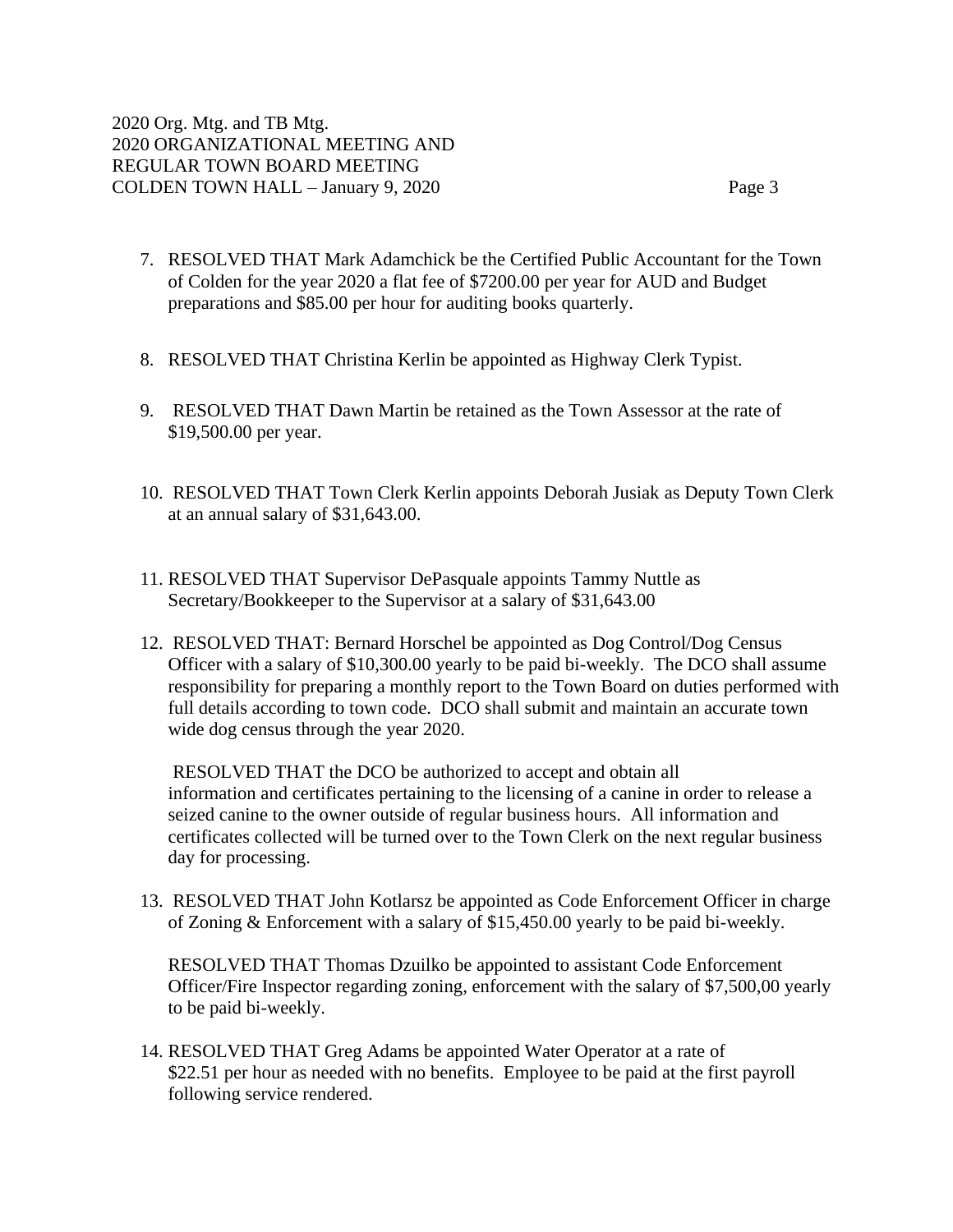RESOLVED THAT Ron Smith be appointed as Water District Clerk at an hourly rate of \$17.39 per hour to be paid bi-weekly.

RESOLVED THAT Ron Smith be appointed as Assistant Water Worker at an hourly rate of \$13.44 per hour to be paid bi-weekly

- 15. RESOLVED THAT Richard Hartman be appointed Town Maintenance Worker at a rate of \$19.67 per hour as needed with no benefits. Employee to be paid at the first payroll following service rendered.
- 16. RESOLVED THAT Jaime Richards be appointed as Court Clerk with a wage of \$16.88 per hour paid bi-weekly. Final increase to \$17.39 in May 2020.

RESOLVED THAT Marie Falzone be appointed as Court Clerk Assistant/ Trainer with a salary of \$200.00 to be paid bi-weekly. As of July 1, 2020 Marie, Falzone will continue to take on the position of substitute court clerk as needed at the rate of \$17.39.

RESOLVED THAT the Court Stenographer with a wage of \$100.00 for three hours worked to be paid contractually.

Councilman Hrycik read the following

17. RESOLVED THAT Kip Palmateer be appointed as Recreation Supervisor at a yearly salary of \$12,213.00 to be paid bi-weekly with no benefits.

RESOLVED THAT Tina Mary be appointed as Recreation Assistant Supervisor at a yearly salary of \$6,107.00 to be paid bi-weekly with no benefits.

RESOLVED THAT Carrie DePasquale be appointed as Recreation Assistant Supervisor at a yearly salary of \$5,535.00 to be paid bi-weekly with no benefits.

- 18. RESOLVED THAT Tere Feidt be hired as Parks Department employee at a rate of \$19.44 per hour.
- 19. RESOLVED THAT Frank Brady be appointed as part-time Parks Department employee at a rate of \$14.39 per hour for snow removal from sidewalks.
- 20. RESOLVED THAT David Grace be appointed as substitute part-time Parks Department employee at a rate of \$14.39 per hour for snow removal from sidewalks.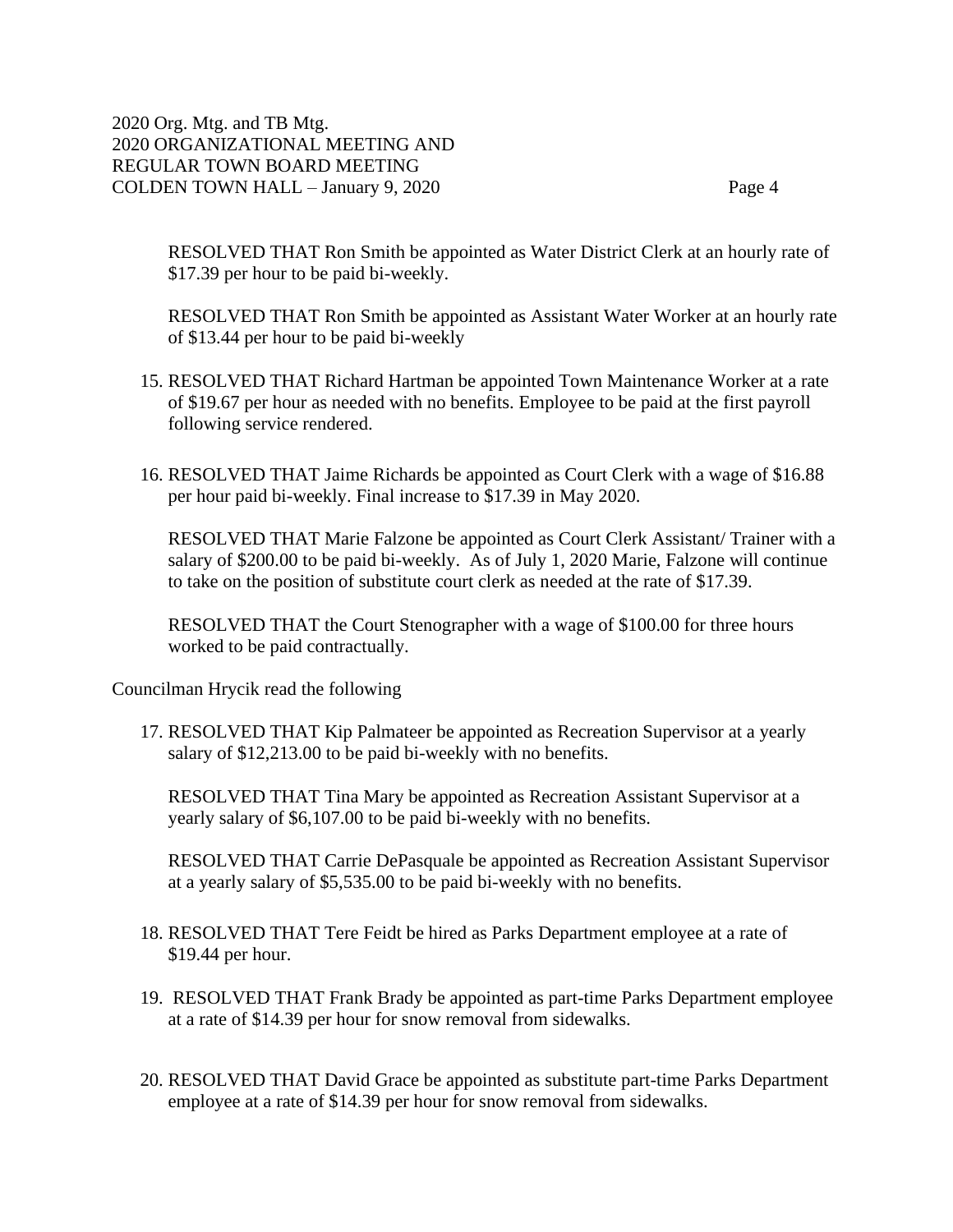- 21. RESOLVED THAT Amy Brautlacht be hired as part-time Cleaner for the Senior Center and the Town Hall at a rate of \$13.84 per hour.
- 22. RESOLVED THAT Brian Sudyn be appointed as Disaster Coordinator and Paul Clarkson be appointed as Assistant Disaster Coordinator.

WAGES & SALARIES

RESOLVED THAT HOURLY EMPLOYEES will be paid the following salaries, commencing January 1, 2020 to be paid bi-weekly unless otherwise noted:

| <b>Skilled Laborers:</b>          | $$13.11$ per hour                                             |
|-----------------------------------|---------------------------------------------------------------|
| <b>Recreation Workers:</b>        | $$11.80$ per hour                                             |
| Tennis Instructor:                | $$16.39$ per hour                                             |
| Umpires & Referees:               | \$11.80 per hour for Soccer and Baseball                      |
|                                   | \$11,80 per hour for Floor Hockey                             |
| <b>Board of Assessment Review</b> | \$11.80 per hr. or \$50.00 a day for school/review (whichever |
| greater)                          |                                                               |

23. RESOLVED THAT USI Insurance LLC>. be the insurance agent for the Town of Colden for the year of 2020.

RESOLVED THAT this Board approve as the form and amount the Employee's Blanket Bond—which includes the offices of Supervisor & his Secretary, Highway Superintendent, Town Justices, Court Clerk, Town Clerk—Tax Collector, and her Deputy, Peace Officer, Councilmen, Youth Supervisors, Code Enforcement Officers, Dog Control Officer & Emergency Manager and Water Clerk.

RESOLVED THAT the regular monthly meeting of the Colden Town Board shall be held on the second Thursday of each month at 7:00 PM for the regular time and date of the Town Board meeting unless otherwise resolved to change and that the October Board Meeting be held on the (Meetings 2020—October  $1<sup>st</sup>$  and November  $5<sup>th</sup>$ )

RESOLVED THAT any business to be brought to the attention of the Colden Town Board by any elected or appointed official or by the public be submitted for the agenda 72 hours prior to a meeting.

RESOLVED THAT The Springville Journal be the official newspaper of the Town of Colden for the year 2020.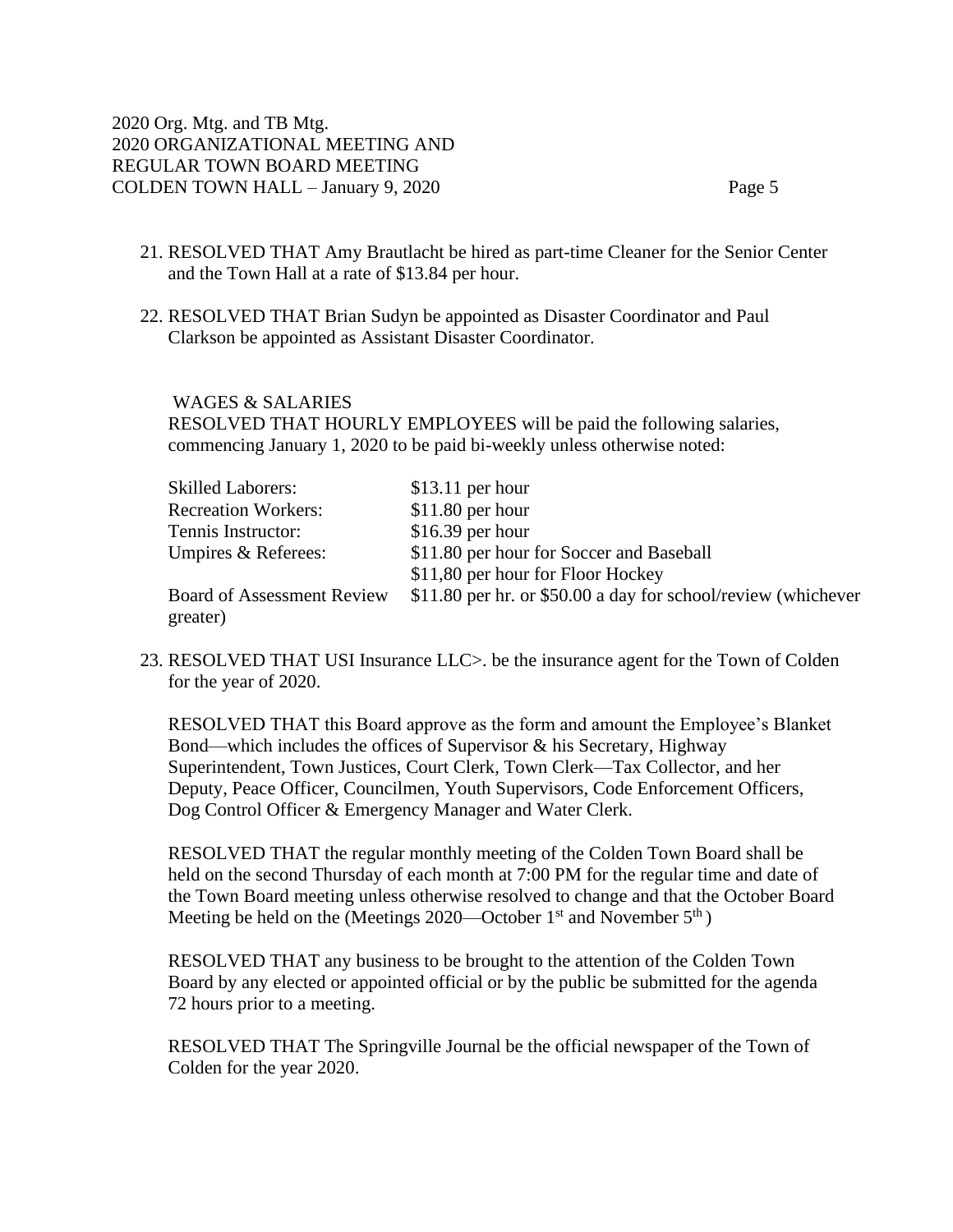RESOLVED THAT THE TOWN OF COLDEN BOARD receive a copy of the unapproved Board Minutes (from all Town Boards) for public review within ten business days from the date of such meetings. (Open Meeting Law 106) All Boards to receive a copy of the agenda 48 hours prior to the meeting.

RESOLVED THAT: the Town Board will hold a work session the second Thursday of each month at 6:00 PM at the Town Hall prior to the monthly meeting. If a work session is not necessary and the Town Board does not meet it will be posted on the front door of the Town Hall.

Supervisor DePasquale read the following

RESOLVED THAT Christina Kerlin be appointed as the Record Access Officer to accept and receive all FOIL requests

RESOLVED THAT the Town of Colden Tax Assessor be authorized to re-levy any unpaid water bills to be submitted prior to November  $20<sup>th</sup>$  of each year

RESOLVED THAT warrants and abstract checks to be paid within terms of invoice or seven days of authorization.

Be it RESOLVED THAT Bank of Holland be designated as the official depository for all Town of Colden funds.

RESOLVED THAT Supervisor DePasquale is authorized to endorse checks, withdraw or transfer funds with the Bank of Holland and Patricia Zurbrick is authorized to endorse checks in the event the Supervisor is absent.

Be it RESOLVED THAT Tammy Nuttle is hereby authorized by the Supervisor to obtain information and direct telephone transfers for all Town of Colden Checking and Savings accounts.

RESOLVED THAT the debit card issued though the Bank of Holland will be restricted, requiring approval of Supervisor James DePasquale or Councilwoman Patricia Zurbrick for use. The use of the restricted credit card will follow the \$1000.00-dollar limit as per the procurement policy.

Be it RESOLVED THAT: the Investment Policy for the Town of Colden be adopted.

Be it RESOLVED THAT: the Procurement Policy for the Town of Colden be adopted.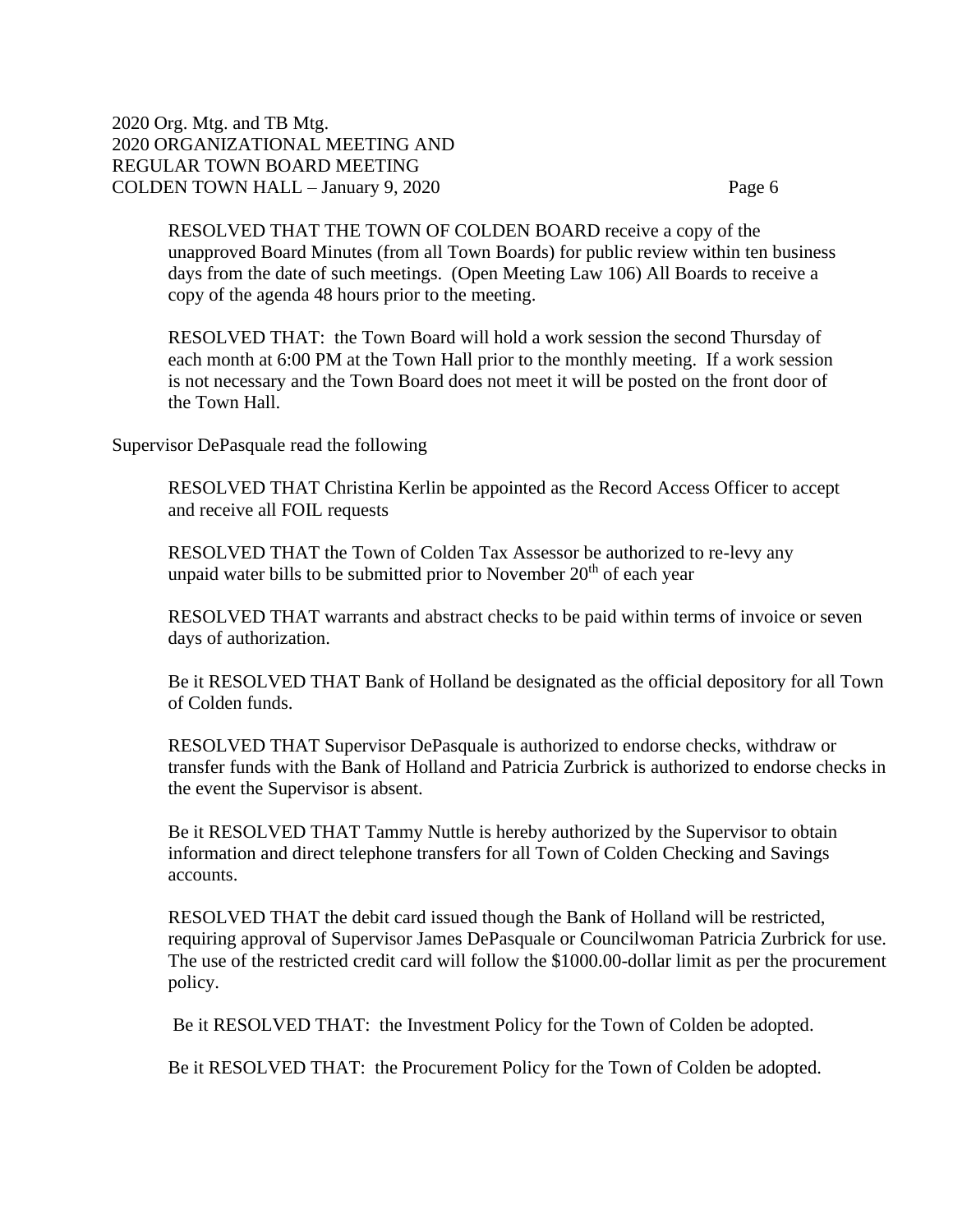Be it RESOLVED THAT: the Supervisor be authorized to invest any surplus monies and tax monies as prescribed by law, wherever most advantageous rates are available.

Be it RESOLVED THAT pursuant to Section 118 of NY Town Law the Town Board authorizes payment of claims presented to the Town Board and such voucher shall be accompanied by a

statement by the officer who originates the claim that he approves the claim and the services were actually rendered or supplied and the equipment actually delivered in lieu of the verification of the creditor.

Be it RESOLVED THAT pursuant to Section 118 of NY Town Law the Town Board may permit the Supervisor to pay claims for public utilities, insurance, debt service, postage, freight and express charges, before they are audited or reviewed by the Town Board.

Be it RESOLVED THAT the Highway Superintendent be requested to present with all vouchers, signed invoices showing who received what material and on what date.

Be it RESOLVED THAT all officers be permitted to attend meetings of a legal nature and be reimbursed for the costs. Conferences should be told to the town board prior to attendance. Dues for national, state and county associations shall be paid by the Town of Colden from General Funds.

Be it RESOLVED THAT all employee reimbursement requests are submitted within 60 days of said expenditures to be eligible for payment within the budgetary year.

Be it RESOLVED THAT: Any official using his or her automobile while conducting Town Business shall be reimbursed on the basis of \$.575per mile upon submission of a duly executed voucher, stating the date, reasons for travel and the number of miles. That food allowance for employees who attend business meetings or seminars for the Town of Colden be allowed to \$70.00 per day. Food Allowance for NY City will be \$125.00 a day. Receipts will be required for reimbursement.

Be it RESOLVED THAT Meals on Wheels volunteers for the Town of Colden be reimbursed on the basis of \$.575 per mile, upon submission of a duly executed voucher, stating the date(s) and number of miles.

24. Be it RESOLVED THAT the Tax Collector & Town Clerk retain a petty cash fund of \$100.00 each during 2020, Supervisor retain a petty cash fund of \$200.00 during 2020, The Water District Clerk retains a petty cash fund of \$150.00.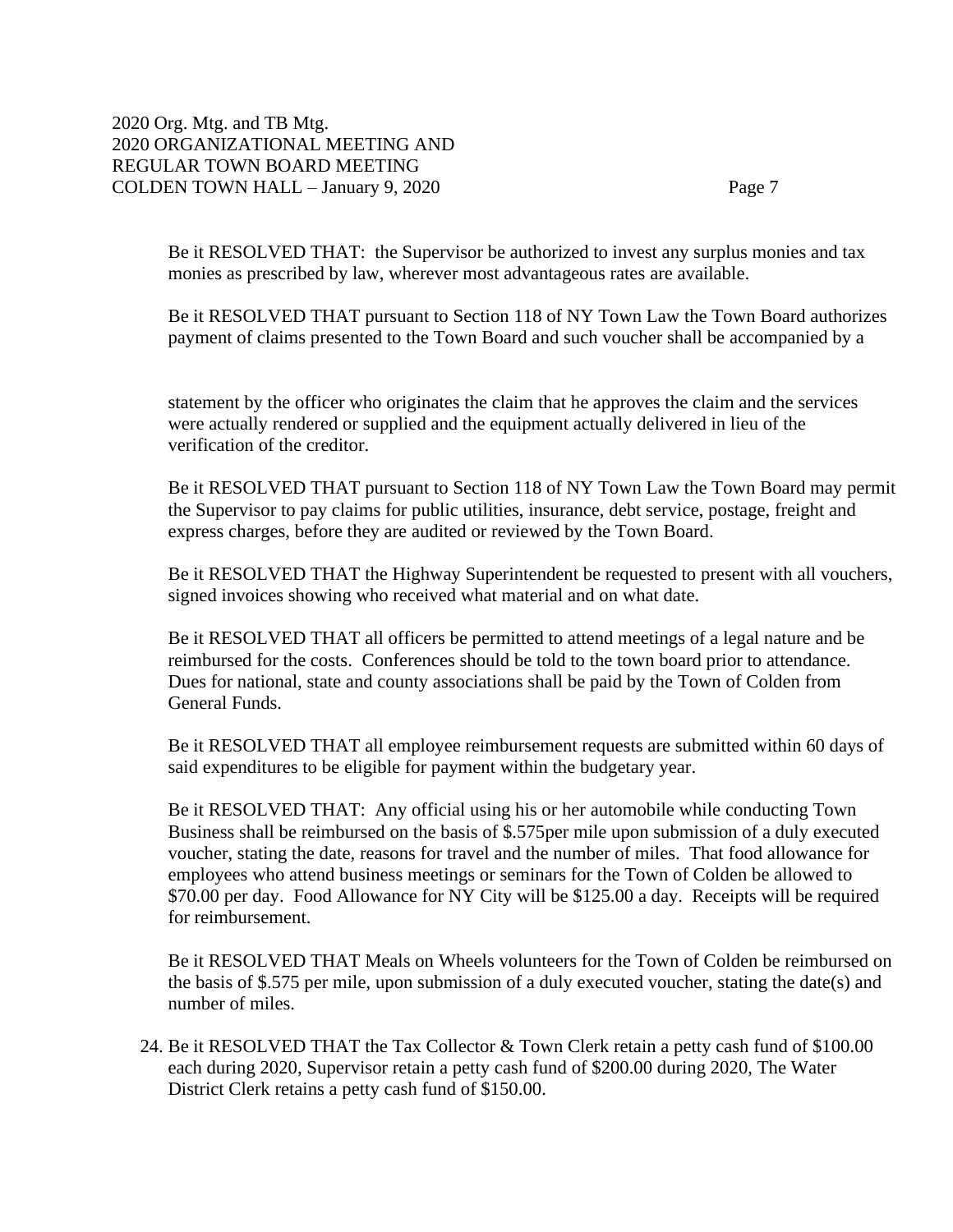Be it RESOLVED THAT the Town Clerk retain a petty cash fund of \$100.00 during 2020 for collection of Water District Payments.

Be it RESOLVED THAT the Supervisor be authorized to pay the bills for all funds including payroll and the Town Board shall audit the bills every month prior to the Town Board meeting. Be it RESOLVED THAT the Supervisor shall submit to the Town Clerk within 60 days after the close of the fiscal year a copy of the report sent to the State Comptroller as required by Section 30 of the General Municipal Law; and thereafter a summary of such report to be published pursuant to law. Upon written request from the chief fiscal officer, the comptroller may extend the period for filing such report for an additional sixty days.

# 25. NEXT ITEMS ARE APPOINTMENTS & COMMITTEES

I appoint Joseph Marren as Town Historian at the yearly salary of \$765.00.

I appoint David Arcara as Affirmative Action Officer

Town Law Section 6 authorizes the Supervisor to appoint solely in his or her discretion, committees consisting of the members of the Town Board. Since the Supervisor has the discretion in regards to the creation of these committees as well as appointments of the Town Board member, the Supervisor also has the discretion of which matters are referred to the committee.

The following committees for the year 2020 appointed by the Supervisor:

| <b>Buildings</b>                 |
|----------------------------------|
| Code Enforcement Officer         |
| <b>Community Development</b>     |
| Dogs                             |
| Environment                      |
| Highway & Parks                  |
| Insurance                        |
| Library                          |
| Personnel & Training Coordinator |
| Planning                         |
| <b>Water District</b>            |
| Youth/Adult Recreation           |

Councilman Arcara John Kotlarsz Councilwoman Zurbrick Councilman Arcara Councilman Pietraszek Supt. Clarkson/Councilman Arcara Councilman Arcara Councilman Hrycik Councilwoman Zurbrick Councilman Hrycik Councilman Pietraszek Council woman Zurbrick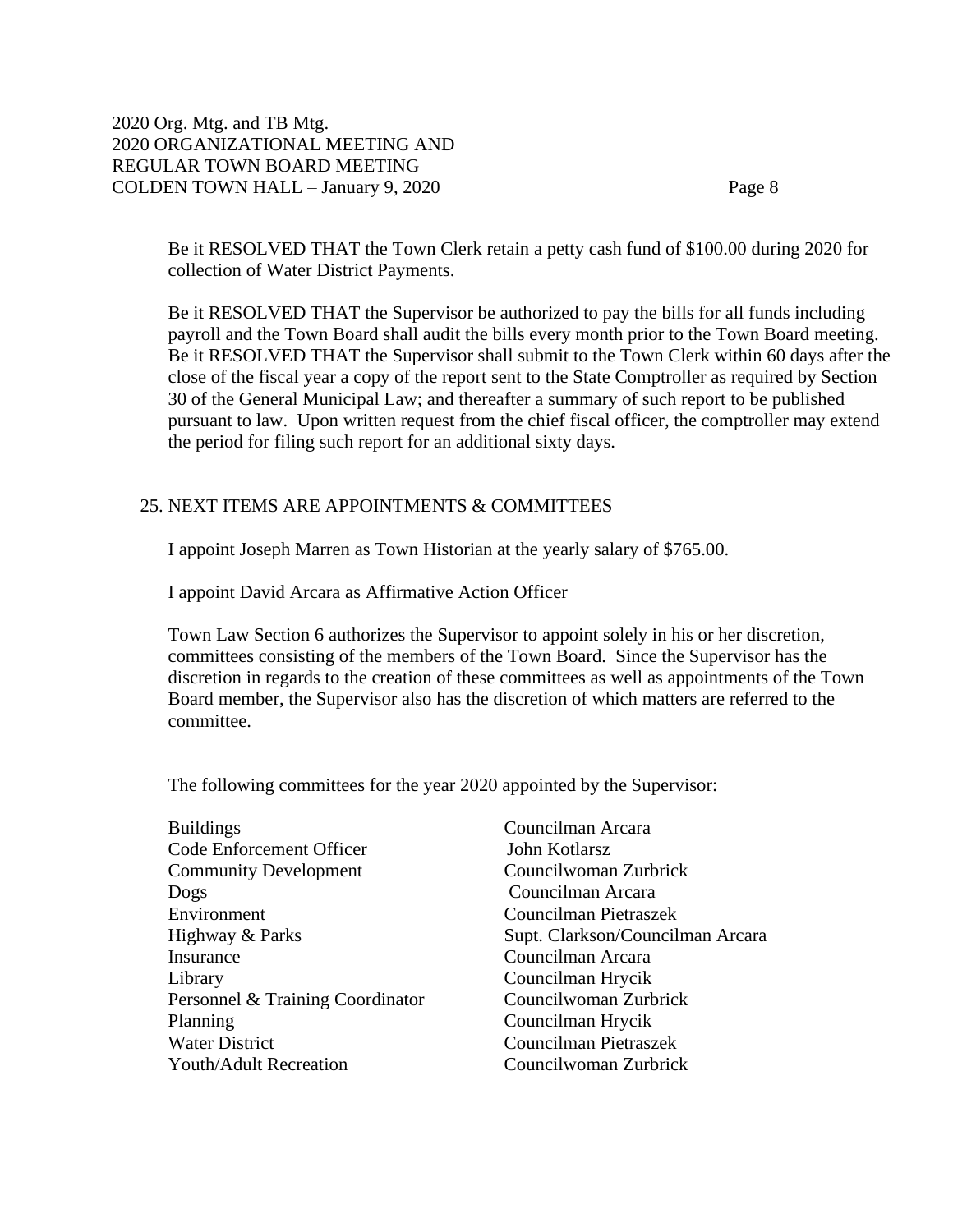- 26. RESOLVED THAT attendance at board sessions is an essential responsibility of board members. Failure to attend 70% of sessions is grounds for revocation of appointment.
	- 27. RESOLVED THAT Crystal Barrett be appointed as Secretary of the Board of Assessment Review, Planning, Environmental & Zoning with a wage of \$17.39 per hour paid bi-weekly.
	- 28. Planning Boards  $(7 7$  Year Appointments) Meets the 3<sup>rd</sup> Tuesday of each month @ 7 PM

| Robert Walker       | December 31, 2024 |
|---------------------|-------------------|
| Walter Kammer       | December 31, 2025 |
| Jacqueline May      | December 31, 2026 |
| Linda Kotlarz       | December 31, 2020 |
| Frank Hrycik        | December 31, 2021 |
| <b>Peter Newsom</b> | December 31, 2022 |
| George Reinhardt    | December 31, 2023 |

29. Environmental Board  $(5 - 2 \text{ year}$  Appointments) Meets the  $1<sup>st</sup>$  Tuesday of each month @ 7 PM

| December 31, 2021 |
|-------------------|
| December 31, 2020 |
| December 31, 2020 |
| December 31, 2021 |
| December 31, 2021 |
|                   |

30. Zoning Board (5 – 5 year Appointments)

Meets the 3rd Thursday of each month @ 7 PM as needed

| Peter Frank            | December 31, 2022 |
|------------------------|-------------------|
| <b>Bernie Horschel</b> | December 31, 2021 |
| Janet Dillsworth       | December 31, 2025 |
| Shawn Webster          | December 31, 2023 |
| Mark Bus               | December 31, 2020 |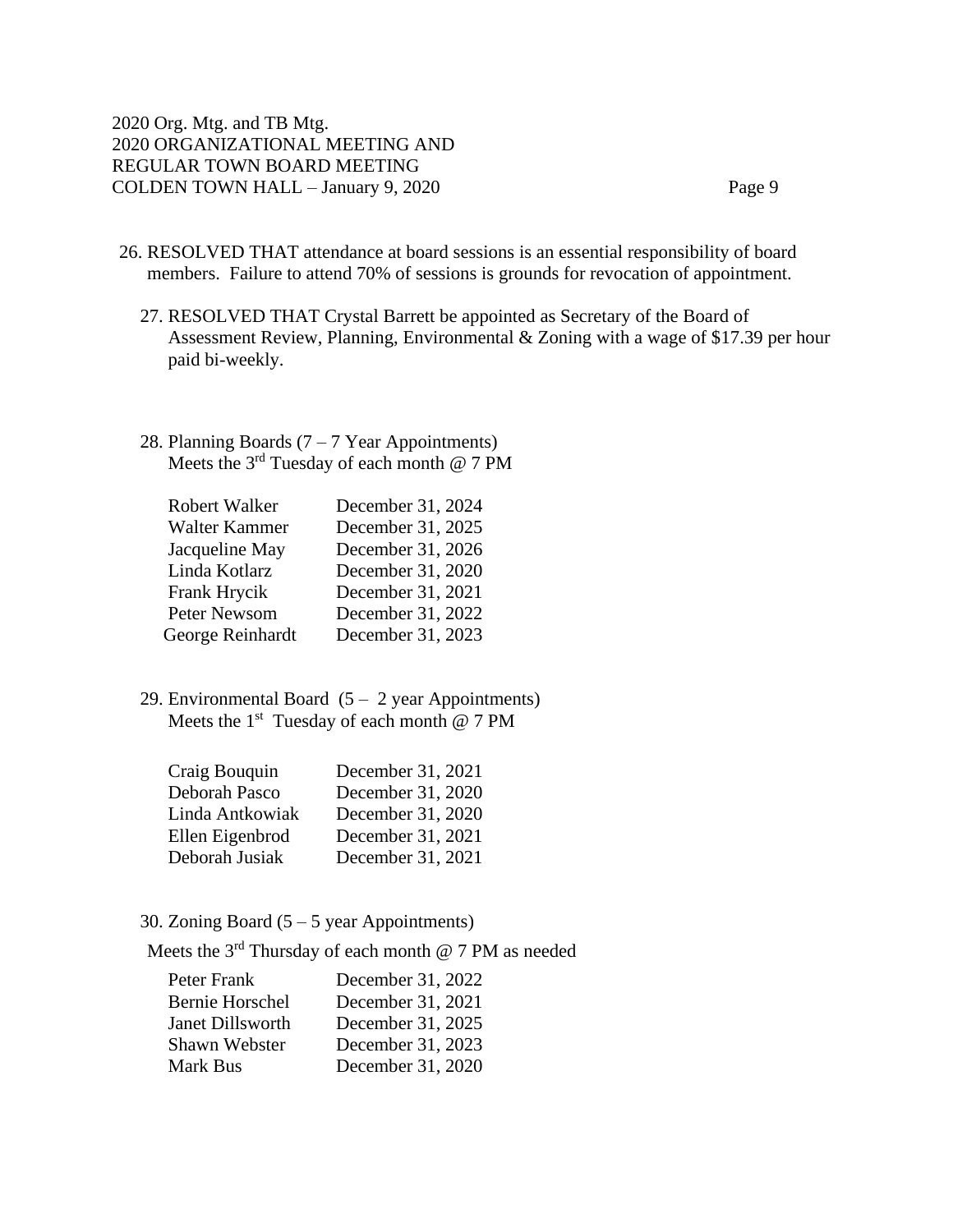31. Board of Assessment Review  $(5 – 5$  year Appointments) Meets the  $4<sup>th</sup>$  Tuesday of May

| September 30, 2022 |
|--------------------|
| September 30, 2025 |
| September 30, 2024 |
| September 30, 2020 |
| September 30, 2021 |
|                    |

32. RESOLVED THAT all Department heads and Volunteer Board Chairman's are to submit reports and requests to the Town Clerk within 72 hours prior to the monthly Town Board meeting. A representative from each department or board is encouraged to attend the monthly Town Board Meeting.

MOTION made by Councilman Hrycik and seconded by Councilman Pietraszek to approve the 2020 Organizational appointments.

On the Vote: Councilman David Arcara - yes Councilman Jesse Hrycik - yes Councilwoman Patricia Zurbrick - yes Councilman Gerald Pietraszek - yes Supervisor James DePasquale – yes

Organizational meeting adjourned at 6:24pm.

Recessed for review of the Town Board Books for the Supervisor/Bookkeeper, Town Clerk/Tax Collector and Town Justices

Supervisor DePasquale stated that the books are also available for review anytime during the year.

Meeting called back to order at 6:35pm.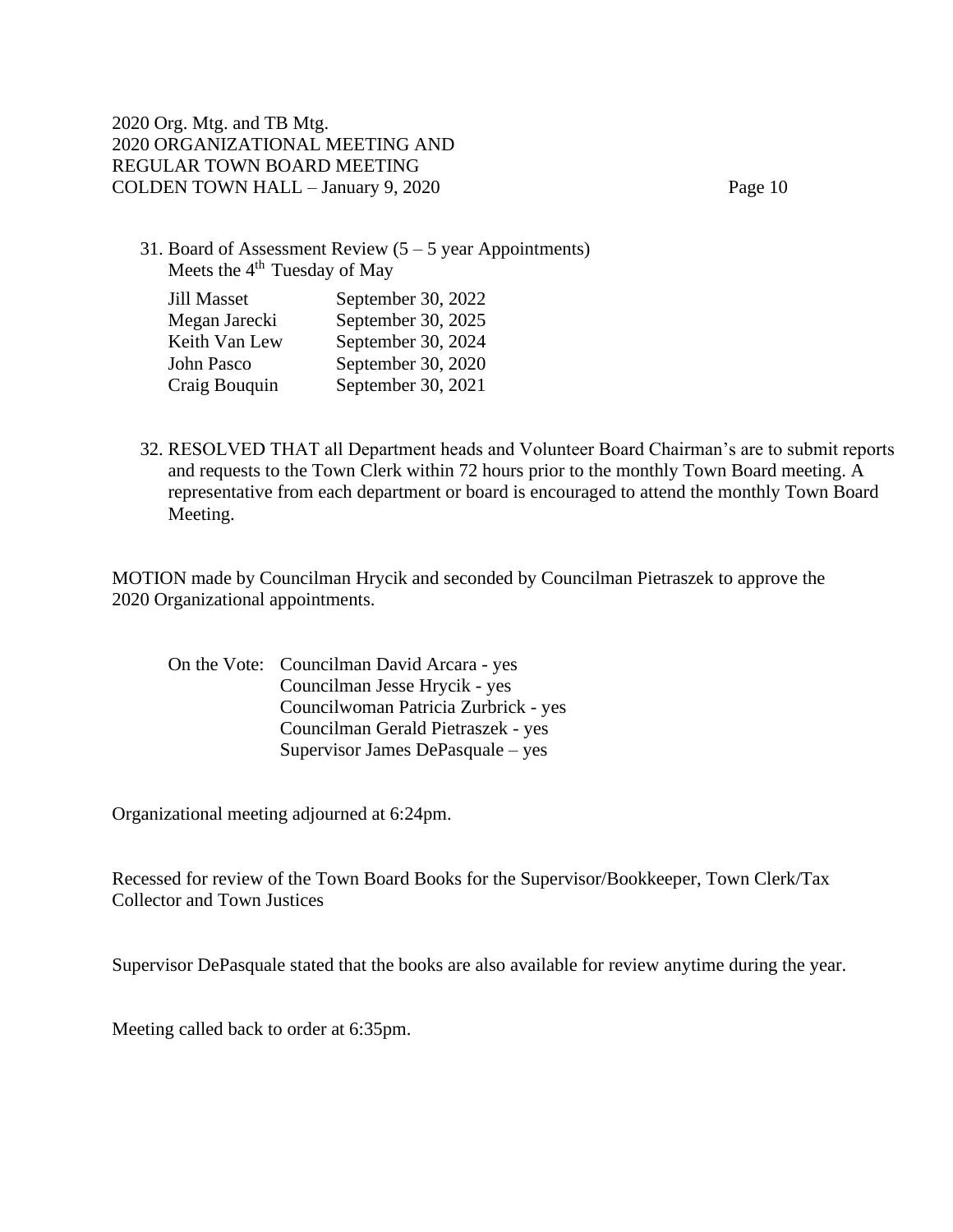# REGULAR TOWN BOARD MEETING

# MINUTES:

MOTION made by Councilwoman Zurbrick and seconded by Councilman Pietraszek and unanimously approved the December 12, 2020 Town Board meeting with a correction on page 3 the approval amount for the Dual Auger Snowblower was reported at \$7,977.00 and should have been stated as \$7,997.00. (Councilman Arcara abstained on the vote)

# COMMITTEE REPORTS

### BUILDING REPORT

Councilman Arcara reported that the Bilco doors at the Senior Center will be installed once the weather breaks likely in the springtime. Doors at the highway garage have been repaired.

### CODE ENFORCEMENT OFFICER REPORT

Report for the month of December 2019 – Bldg. Insp/Code Enf. Officer, John Kotlarsz reported that there were: 4 Building permits issued 8 Certificates of Compliance 1 First Notice of Violation 1 Court Appearance

1 Fire inspection

Some items that the Building Department are working on are a homeowner on Finch Road is in the process of selling his property and there was a question on a set of buried gas tanks that are on the property. The CEO's have been working with the Town Attorney and DEC to make sure all requirements are met. Property owner at the end of Bleistein Road is looking into subdividing property to cross over to Darien Road. Information on 14 homes were turned over to the WNY Law Center, 4 out of the 14 met the requirements for the Zombie Homes.

Training on the new software program for the CEO is going well there is town information that is being added to customize to the towns building codes.

### COMMUNITY DEVELOPMENT REPORT

Councilwoman Zurbrick reported the following:

-Boston-Colden Chamber of Commerce is holding a Awards Dinner on Thursday,

January 23rd at the Tipsy Goat from 6pm to 8pm, cost is \$25.00 Food will be provided with a cash bar.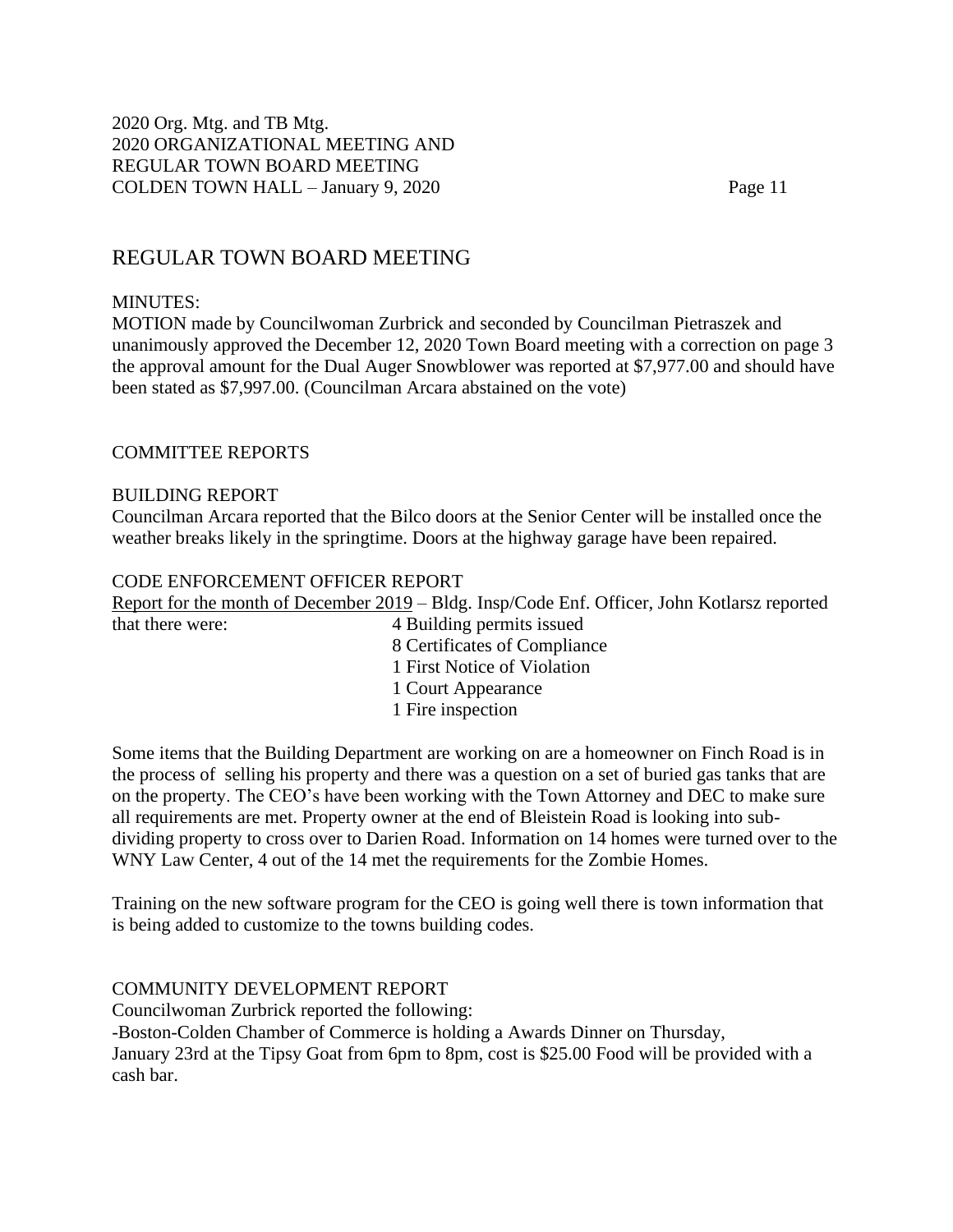A letter was received from Erie County Executive Mark Poloncarz who was pleased to announce that the Bread of Life Outreach Center received the Community Development Block Grant in the amount \$100,000.

Bread of Life Outreach Center Hours of Operation Food Pantry Thursdays 3pm-6pm Saturdays 10am - 1pm

Gabriel's Closet Thrift Shop

Tuesday 10:00am - 2:00pm Wednesday 10:00am - 2:00pm Thursday 3:00pm- 6:00pm Saturday 10:00am - 1:00pm

# DOG CONTROL OFFICER REPORT

Councilman Arcara read the following DCO report for December 1, 2019 – December 31, 2019. A resident called looking for information on dog kennels, a couple of calls on missing dogs all returned home. Town of Aurora called about a missing dog that might have been in our area. Prosecutor called about two dog bite cases.

There were 400 calls received this year, 40 court appearances, three dog bite cases two are closed out, court deposition in Buffalo. New Laws for dog bites have been implemented you need to report within 15 days.

ENVIRONMENTAL BOARD REPORT No report

HIGHWAY REPORT & PARKS Highway Superintendent Clarkson reported the following:

Highway Superintendent Clarkson presented his "Agreement to Spend" for the year 2020.

### Approve "Agreement to Spend"

MOTION made by Councilman Hrycik and seconded by Councilman Arcara and unanimously approved and signed the 2020 Highway Agreement to Spend in the amount of \$209,984. for 22 miles of town highways, including sluice and culverts.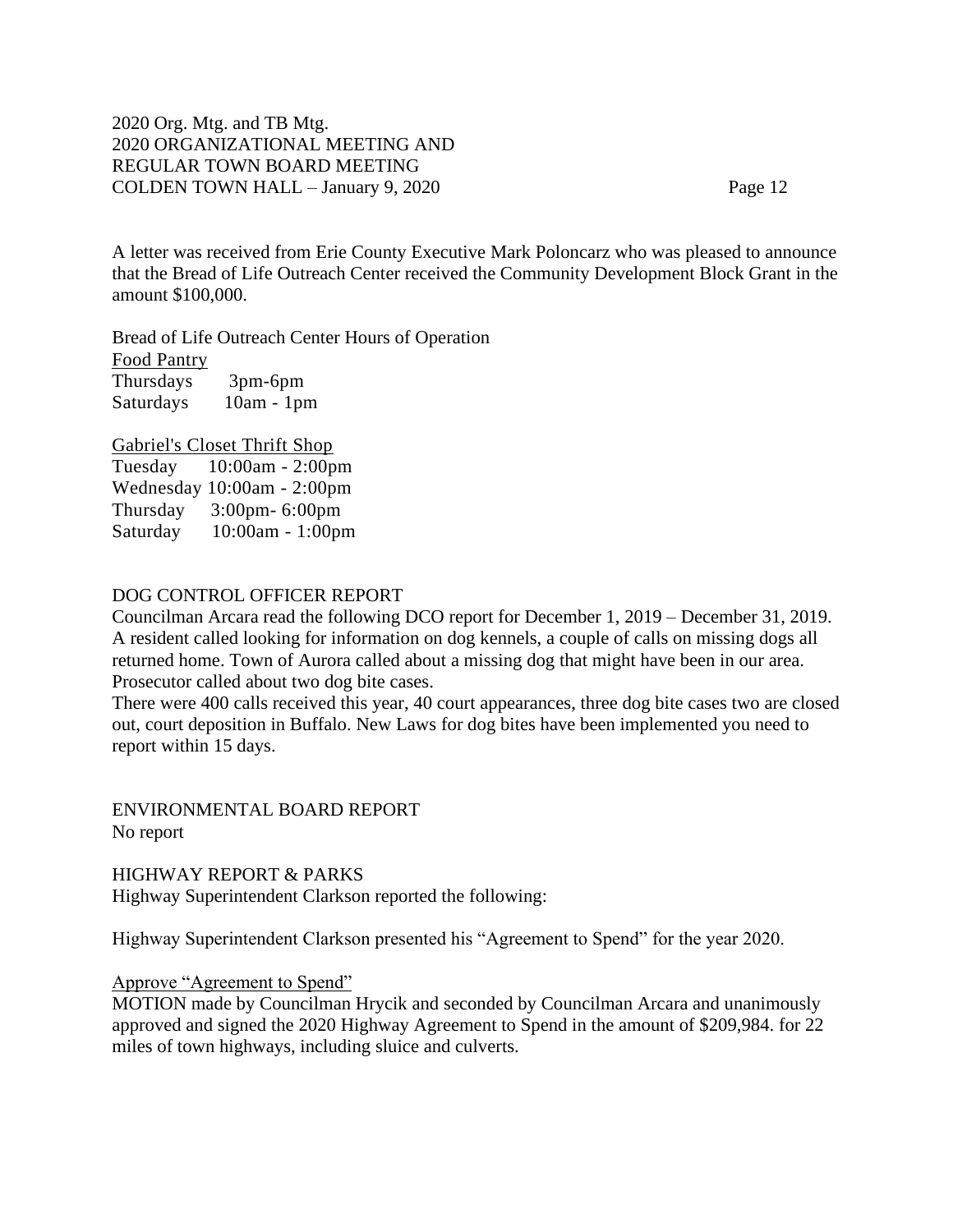There have been quite a few town highway barns that have burned do to trucks starting on fire, with that said Highway Superintendent Clarkson will be purchasing shutoffs for the rucks in the mean time they are manual disconnecting the trucks when they are done using them.

Highway Superintendent Clarkson "Thanked" his highway men for doing a great job while he was away, they had trucks that went down and the newest highway man is fitting in quite well.

Supervisor DePasquale asked for highway workers Lee Wohlheuter and Mark Offhaus to step forward to take the oath of office for Deputy Highway Superintendent and Jacqueline May for Planning Board member.

INSURANCE REPORT No report

### LIBRARY REPORT

Councilman Hrycik reported that the Boston Library will be offering the following items to be available for a 7 day loan Sports Action Camera, Green Screen, Outdoor Projector and Screen, Telescope, Trail Camera, Ukulele, Portable Light, Therapy Energy Lamp, Digital radon Detector, Metal Detector, Karaoke System, Bubble Machine.

PERSONNEL & TRAINING REPORT No report

PLANNING BOARD REPORT No report

### WATER REPORT

Councilman Pietraszek reported at the present time water consumption billed to ECWA for the prior month was 1,896,000 gallons at a cost of \$4,891.68 + \$256.25 =\$5,147.93 expenditure. -Waiting on Ehmke to finish landscaping area is to wet to do any work -Valves have been exercised -All hydrant poles marked

-All RPZ checks complaint there were 15 total

-214 bills were sent out totaling \$19,225.90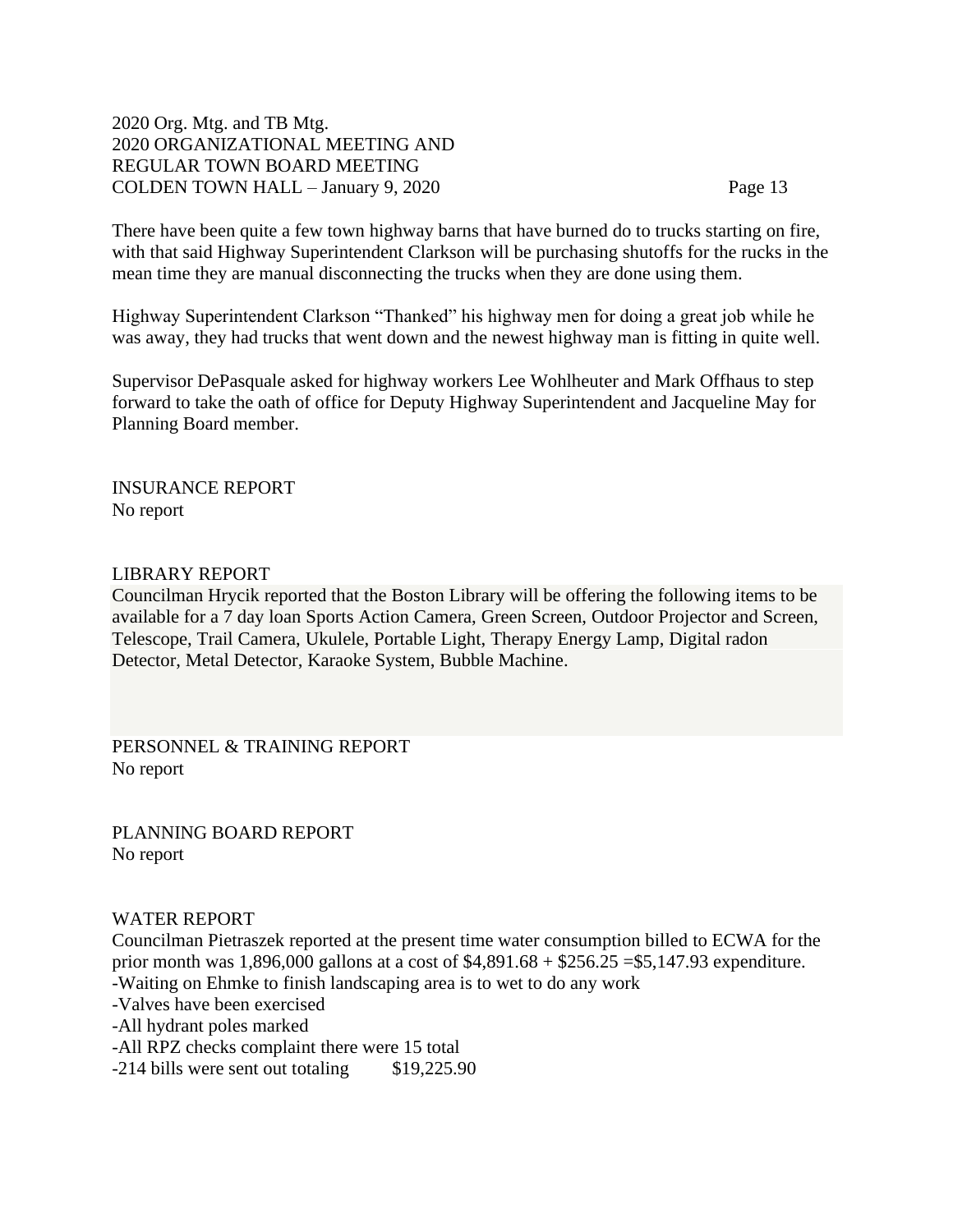### YOUTH/ADULT RECREATION REPORT

Councilman Zurbrick reported that floor hockey starts tonight. Approval is needed for Alainey Leatherbarrow at minimum wage for floor hockey. The first movie night was on January  $3<sup>rd</sup>$ , more movies are planned for the future. There will be an adult Gnome Making class on January 22nd. Forms are at Town Hall. Fee is \$25 and limited to 10 people. A self-defense class will be announced soon once a date is picked.

### Approve Alainey Leatherbarrow

MOTION made by Supervisor DePasquale and seconded by Councilman Arcara and unanimously approved Alainey Leatherbarrow at minimum wage for the recreation department floor hockey program.

OLD BUSINESS None

NEW BUSINESS None

RESOLUTIONS None

BUDGET TRANSFERS None

### TOWN CLERK REPORT

Town Clerk Kerlin reported that information was supplied to the Town Board on updating of the General Code books.

### SUPERVISOR'S REPORT

Supervisor DePasquale wished everyone a "Happy New Year". Town Board will be working on some ideas for the property that was purchased next to the existing park and planning of the Summer Concert Series.